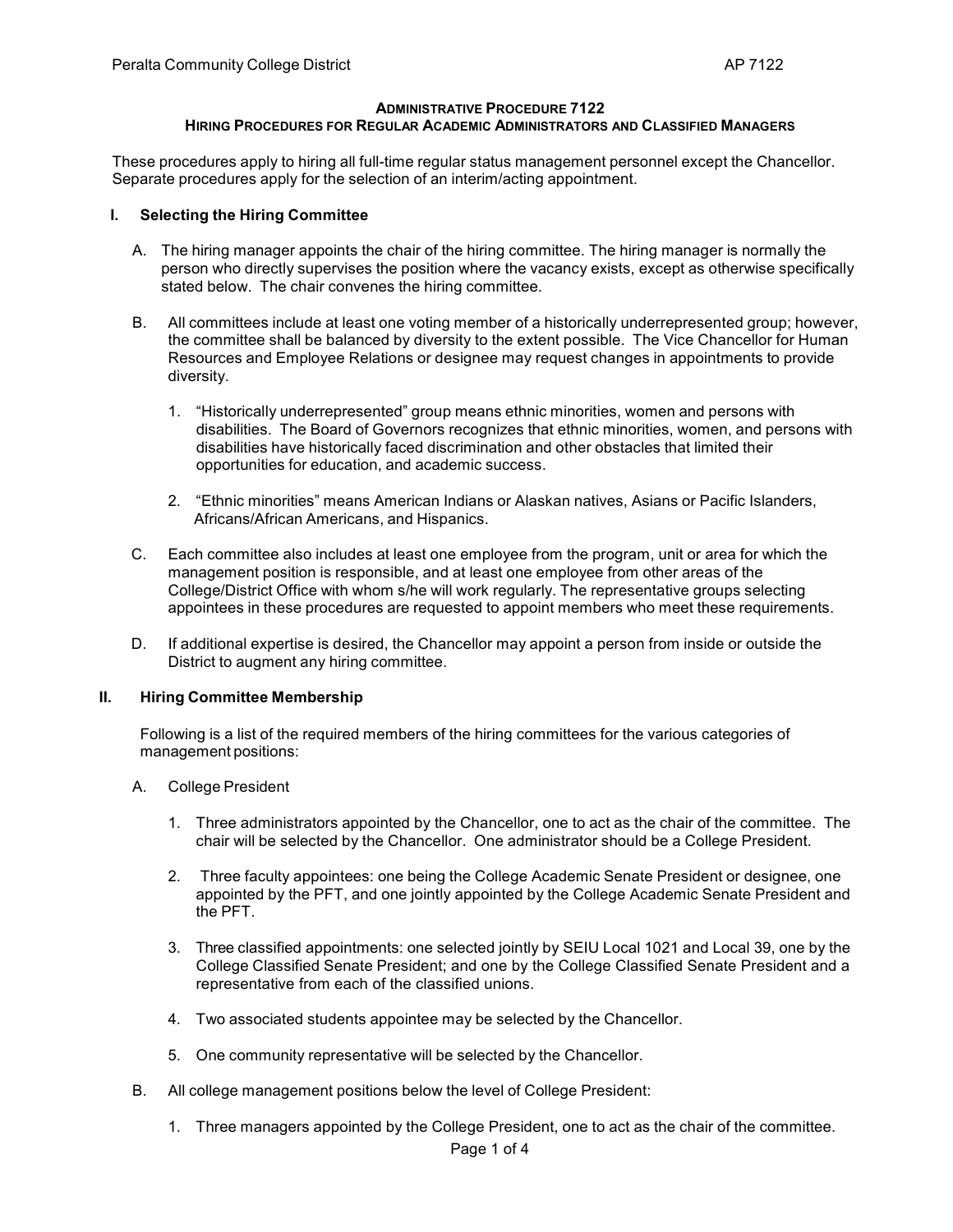Peralta Community College District AP 7122

One manager should have expertise in the area.

- 2. Three faculty appointees: one appointed by the College Academic Senate President, one appointed by the PFT, and one jointly appointed by the College Academic Senate President and the PFT.
- 3. Three classified appointments: one selected jointly by SEIU Local 1021 and Local 39; one by the College Classified Senate President; and one by the College Classified Senate President and a representative from each of the classified unions.
- 4. Two associated student appointees may be selected by the College President.
- C. All district office management positions Vice Chancellors and below:
	- 1. Three managers appointed by the Chancellor, or supervising Vice Chancellor, one to act as the chair of the committee. One manager should have expertise in the area.
	- 2. Three faculty appointees: one appointed by the District Academic Senate President, one appointed by the PFT President, and one jointly appointed by the District Academic Senate President and the PFT President.
	- 3. Three classified appointments: one selected jointly by SEIU 1021 and local 39; one by the District Classified Senate President; and one by the College Classified Senate President and a representative from each of the classified unions.

## **III. Appointing Bodies Responsibilities**

Upon notification, the appointing bodies are responsible for making recommendations for committee appointment (s) within 7 business days. An additional three (3) business days may be granted, upon request, if additional time is needed beyond the initial 7 business days. If the appointing body fails to make a recommendation for the committee appointment(s) within the prescribed time, the Chancellor, the President or the supervising Vice Chancellor shall either directly appoint a replacement from the constituency or instruct the committee to proceed without representation from the body that failed to make an appointment.

#### **IV. Preparing the Job Description**

- A. Once a position is authorized, the Chancellor or College President, in consultation with the Human Resources office, will prepare a job description. The college or district senate has five working days in which to review and provide input before job description is finalized.
- B. The recommended job description is forwarded to the Vice Chancellor of Human Resources and Employee Relations or designee, for action.

All job announcements will state the following:

"The District is strongly committed to achieving staff diversity and the principles of equal opportunity employment. The District encourages a diverse pool of applicants and does not discriminate on the basis of race, color, national origin, ancestry, sex, age, religion, marital status, disability, sexual orientation, in any of its policies, procedures or practices."

# **V. Advertising the Position**

- A. The Office of Human Resources and Employee Relations shall develop a recruitment plan to recruit a diverse pool of qualified applicants.
- B. After the posting deadline date, the Vice Chancellor of Human Resources and Employee Relations or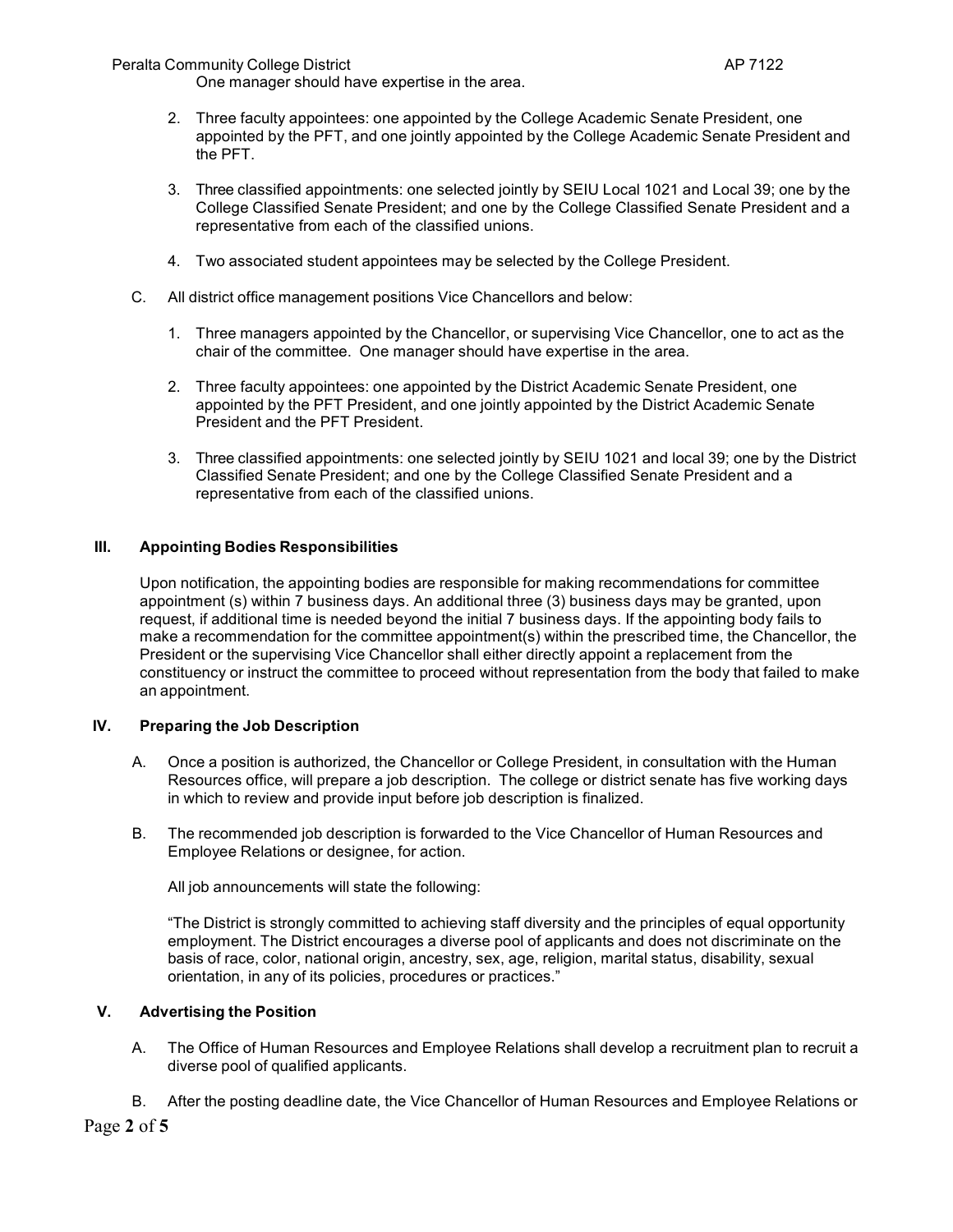designee will review the applicant pool to determine if the applicant pool is adequate. If not, the

posting period may be extended and the position re-advertised, as appropriate. The position will be advertised for at least 30 days or until filled.

# **VI. Reviewing the Hiring Procedures and Developing Evaluation Criteria and Questions**

- A. The committee chair reviews the Management Hiring Procedures with the hiring committee. Part of the review is to include agreement by all participants that the entire process is confidential.
- B. In consultation with a Human Resources and Employee Relations representative, the hiring committee formulates criteria and method of evaluating the applications to select the candidates to be interviewed. The hiring committee may consider only qualifications and requirements related to the duties and responsibilities of the position in the method of evaluation.
- C. The hiring committee develops interview questions that relate to the duties and responsibilities of the position. The Vice Chancellor of Human Resources and Employee Relations or designee reviews these questions to ensure compliance with equal employment opportunity laws.

### VI. **Reviewing and Screening the Applications**

- A. The Vice Chancellor for Human Resources and Employee Relations or designee, reviews the composition of the pool of applicant to determine if legal requirements relating to Equal Employment and non-discrimination have been met. The Office of Human Resources and Employee Relations will review applications for minimum qualifications or the equivalent to determine the eligibility pool.
- B. All applications received on or before the closing date and meeting the published minimum qualification or having qualifications that are at least equivalent, will be made available to members of the hiring committee. Committee members rate each candidate on a district approved form.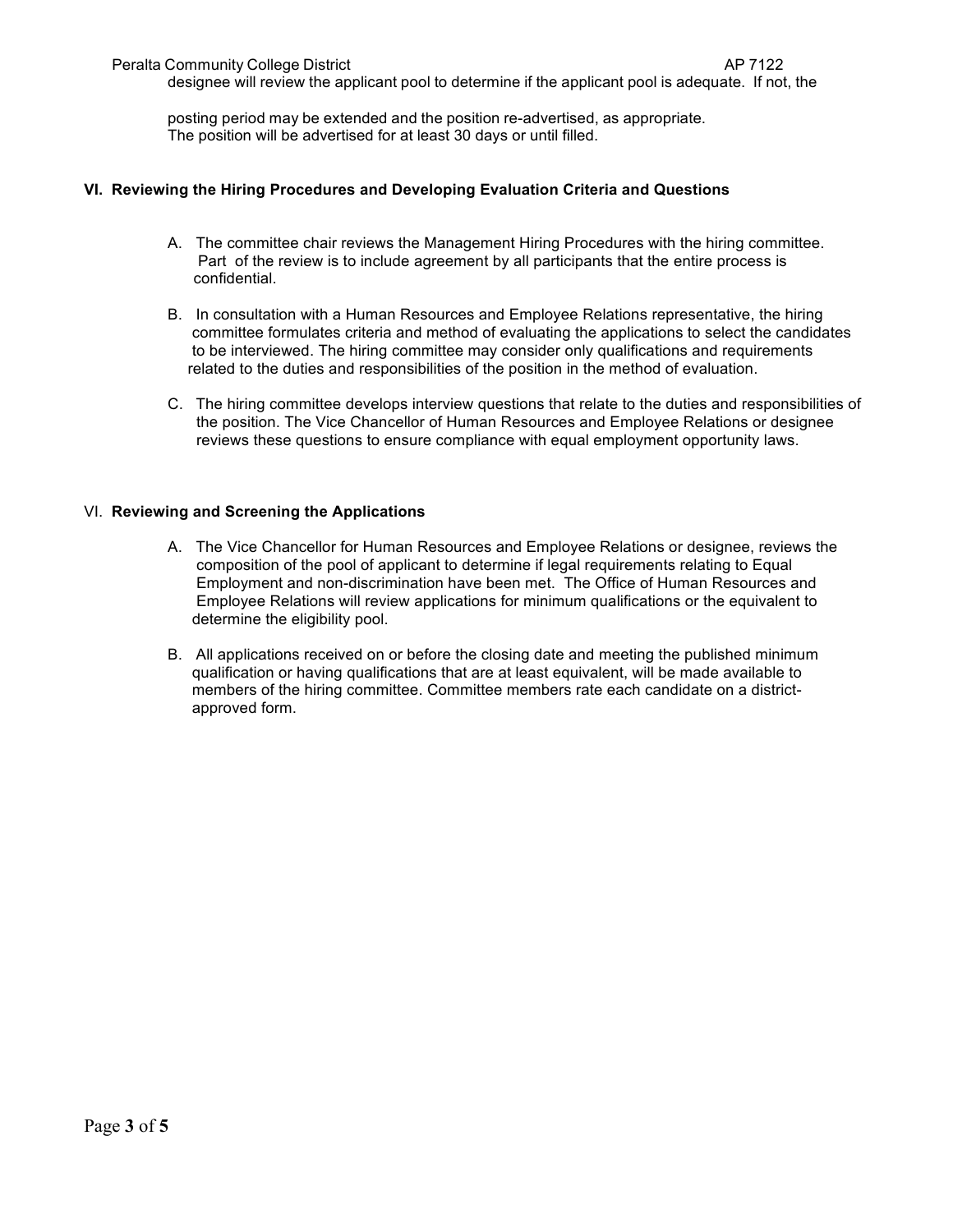## **VI. Preparing for the First-level Interviews**

- A. After screening all applications, the hiring committee, decides those candidates to be invited for an interview.
- B. The Vice Chancellor for Human Resources and Employee Relations or designee reviews the list of candidates selected for an interview to determine if legal requirements relating to Nondiscrimination and Equal Employment Opportunity has been met. If the Vice Chancellor for Human Resources and Employee Relations or designee determines that legal requirements have not been met, s/he shall assist the hiring committee in addressing the problem(s).
- C. The first-level interview process requires the hiring committee to do the following:
	- 1. Determine if writing samples, portfolios, and/or other supplementary materials and tasks are required for the first-level interview; Human Resources will review and approve all interview questions, writing samples, and other supplementary materials and tasks to be used in the interview. The hiring committee chair will ensure that candidates have appropriate notice for these requirements when scheduling the interviews.
	- 2. Develop the rating system for evaluating the candidates to be interviewed.
	- 3. Provide candidates to be interviewed with at least five business days advance notice.
- D. The Vice Chancellor for Human Resources and Employee Relations or designee communicates any recommended changes in questions, topics, supplementary materials, or the evaluation system to the hiring committee.

### I. **Conducting the First-Level Interviews**

- A. The hiring committee, with all members present, interviews and evaluates each candidate. In the event a committee member, due to extenuating circumstances, is unable to participate in the entire interview process, h/her rating shall be eliminated, and, the committee member shall not participate in the deliberation of candidate(s). If any member feels that h/she is unable to maintain objectivity through the process, that individual shall resign from the committee immediately. All committee members are to keep their deliberation, decision, written materials, names of candidates, interview and testing criteria, and all other parts of the selection process completely confidential.
- B. After all candidates have been interviewed, the committee deliberates and prepares its recommendation of 0-6 finalists to the Vice Chancellor for Human Resources and Employee Relations or designee, without ranking. Strengths and Weaknesses of the finalists shall be prepared under separate memorandum.
- C. When it is not possible to submit at least two names, the committee chairperson shall prepare a written explanation to be submitted with the committee's recommendation. The Chancellor/President, in conjunction with the Committee, will decide on a course of action which may include forwarding names of additional candidates from the pool of applicants interviewed.